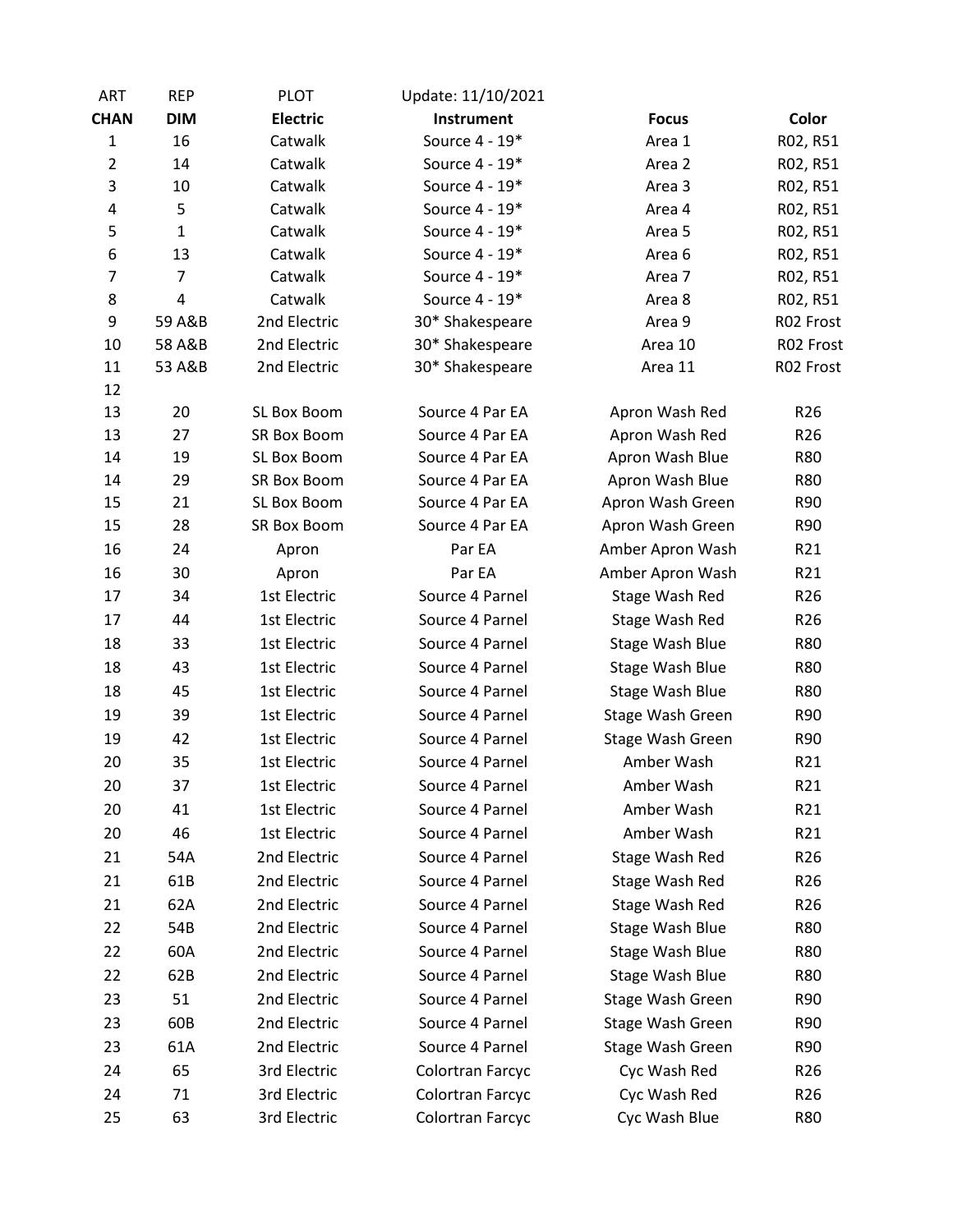| 25 | 69  | 3rd Electric       | Colortran Farcyc       | Cyc Wash Blue     | R80             |
|----|-----|--------------------|------------------------|-------------------|-----------------|
| 26 | 64  | 3rd Electric       | Colortran Farcyc       | Cyc Wash Green    | R90             |
| 26 | 70  | 3rd Electric       | Colortran Farcyc       | Cyc Wash Green    | R90             |
| 27 | 67  | 3rd Electric       | Altman Single Cell Cyc | Amber Cyc         | R21             |
| 27 | 72  | 3rd Electric       | Altman Single Cell Cyc | Amber Cyc         | R <sub>21</sub> |
| 27 | 74  | 3rd Electric       | Altman Single Cell Cyc | Amber Cyc         | R21             |
| 28 |     |                    |                        |                   |                 |
| 29 |     |                    |                        |                   |                 |
| 30 |     |                    |                        |                   |                 |
| 31 |     |                    |                        |                   |                 |
| 32 |     |                    |                        |                   |                 |
| 33 |     | Crow's Nest        | Lycian Midget          | Spotlight         |                 |
| 34 |     | Crow's Nest        | Lycian Midget          | Spotlight         |                 |
| 35 |     |                    |                        |                   |                 |
| 36 |     |                    |                        |                   |                 |
| 37 |     |                    |                        |                   |                 |
| 38 |     |                    |                        |                   |                 |
| 39 |     |                    |                        |                   |                 |
| 40 |     |                    |                        |                   |                 |
| 41 | 26  | <b>SR Box Boom</b> | Source 4 25-50 zoom    | Apron Fill        |                 |
| 42 | 22  | SL Box Boom        | Source 4 25-50 zoom    | Apron Fill        |                 |
| 43 | 23  | SR Box Boom        | 50* Shakespeare        | ADA ramp A        |                 |
| 44 | 25  | SR Box Boom        | 50* Shakespeare        | ADA ramp B        |                 |
| 45 |     |                    |                        |                   |                 |
| 46 | 98  | House Light        | Multiple               | House Light Apron |                 |
| 46 | 100 | House Light        | Multiple               | House Light Apron |                 |
| 46 | 106 | House Light        | Multiple               | House Light Apron |                 |
| 47 | 102 | House Light        | Multiple               | House Light Lower |                 |
| 47 | 103 | House Light        | Multiple               | House Light Lower |                 |
| 47 | 105 | House Light        | Multiple               | House Light Lower |                 |
| 47 | 107 | House Light        | Multiple               | House Light Lower |                 |
| 47 | 114 | House Light        | Multiple               | House Light Lower |                 |
| 47 | 115 | House Light        | Multiple               | House Light Lower |                 |
| 48 | 97  | House Light        | Multiple               | House Light Upper |                 |
| 48 | 99  | House Light        | Multiple               | House Light Upper |                 |
| 48 | 101 | House Light        | Multiple               | House Light Upper |                 |
| 48 | 113 | House Light        | Multiple               | House Light Upper |                 |
| 49 |     |                    |                        |                   |                 |
| 50 |     |                    |                        |                   |                 |
| 51 |     |                    |                        |                   |                 |
| 52 |     |                    |                        |                   |                 |
| 53 |     |                    |                        |                   |                 |
| 54 |     |                    |                        |                   |                 |
| 55 |     |                    |                        |                   |                 |
|    |     |                    |                        |                   |                 |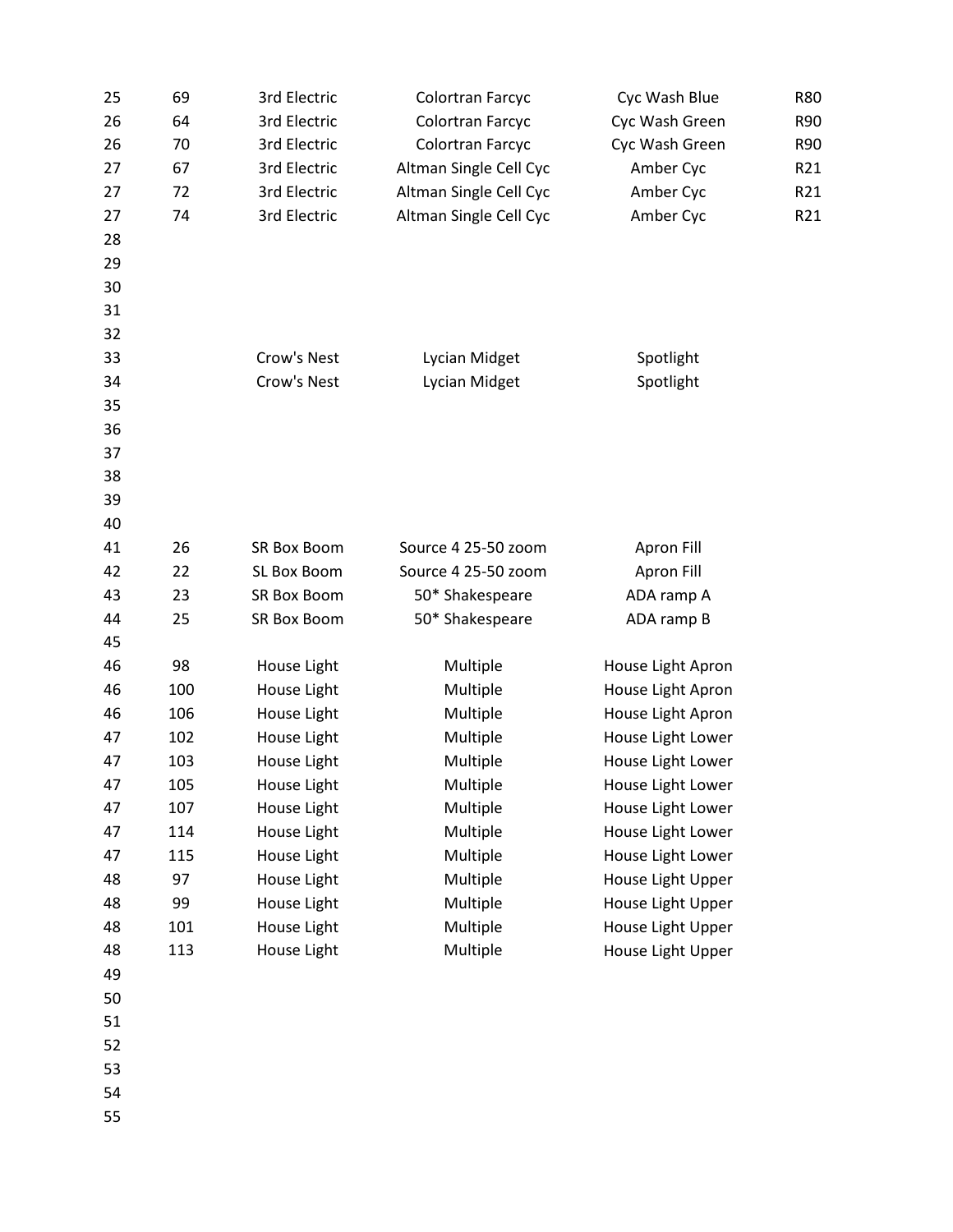| 56 |                |              |                       |                                |
|----|----------------|--------------|-----------------------|--------------------------------|
| 57 |                |              |                       |                                |
| 58 |                |              |                       |                                |
| 59 |                |              |                       |                                |
| 60 |                |              |                       |                                |
| 61 | 50             | 1st Electric | Source 4 Parnel       | <b>SR Special</b>              |
| 62 | 47             | 1st Electric | Source 4 Zoom 15-30*  | <b>Center Overhead Special</b> |
| 63 | 36             | 1st Electric | Source 4 Parnel       | SL Special                     |
| 64 | 57             | 2nd Electric | Source 4 Parnel       | <b>SR Special</b>              |
| 65 | 56B            | 2nd Electric | Source 4 Zoom 15-30*  | <b>Center Overhead Special</b> |
| 66 | 55             | 2nd Electric | Source 4 Parnel       | SL Special                     |
| 67 |                |              |                       |                                |
| 68 |                |              |                       |                                |
| 69 | 17             | Catwalk      | Source 4 Zoom 15*-30* | SL Cat Fill                    |
| 70 | 12             | Catwalk      | Source 4 Zoom 15*-30* | Center Cat Fill                |
| 71 | $\overline{2}$ | Catwalk      | Source 4 Zoom 15*-30* | <b>SR Cat Fill</b>             |
| 72 |                |              |                       |                                |
| 73 | 8              | Catwalk      | Source 4 Zoom 15*-30* | Special                        |
| 74 |                |              |                       |                                |
| 75 |                |              |                       |                                |
| 76 |                |              |                       |                                |
| 77 |                |              |                       |                                |
| 78 |                | Catwalk      | Source 4 Zoom 15*-30* | HL Special 1                   |
| 79 |                | Catwalk      | Source 4 Zoom 15*-30* | <b>HL Special 2</b>            |
| 80 |                | Catwalk      | Source 4 Zoom 15*-30* | HR Special 3                   |
| 81 |                | Catwalk      | Source 4 Zoom 15*-30* | HR Special 4                   |
| 82 |                | Catwalk      | Source 4 Zoom 15*-30* | SL Stair Special               |
| 83 |                | Catwalk      | Source 4 Zoom 15*-30* | <b>SR Stair Special</b>        |
| 84 |                | Catwalk      | Source 4 - 19*        | 19* Vom Special                |
| 85 |                |              |                       |                                |
| 86 |                |              |                       |                                |
| 87 |                |              |                       |                                |
| 88 |                |              |                       |                                |
| 89 |                |              |                       |                                |
| 90 |                |              |                       |                                |
| 91 |                |              |                       |                                |
| 92 |                |              |                       |                                |
| 93 |                |              |                       |                                |
| 94 |                |              |                       |                                |
| 95 |                |              |                       |                                |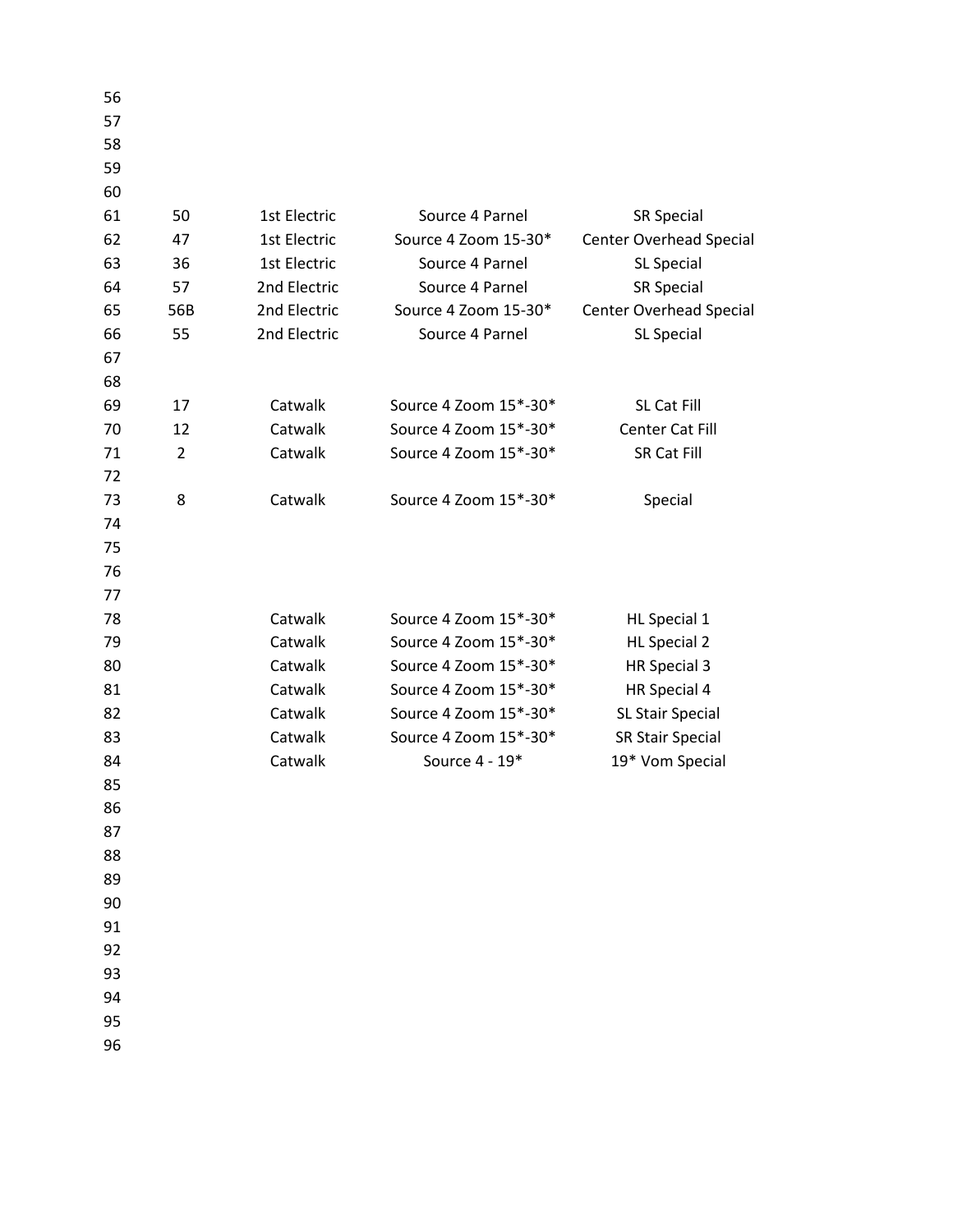(ref DIM# if blank) **DMX**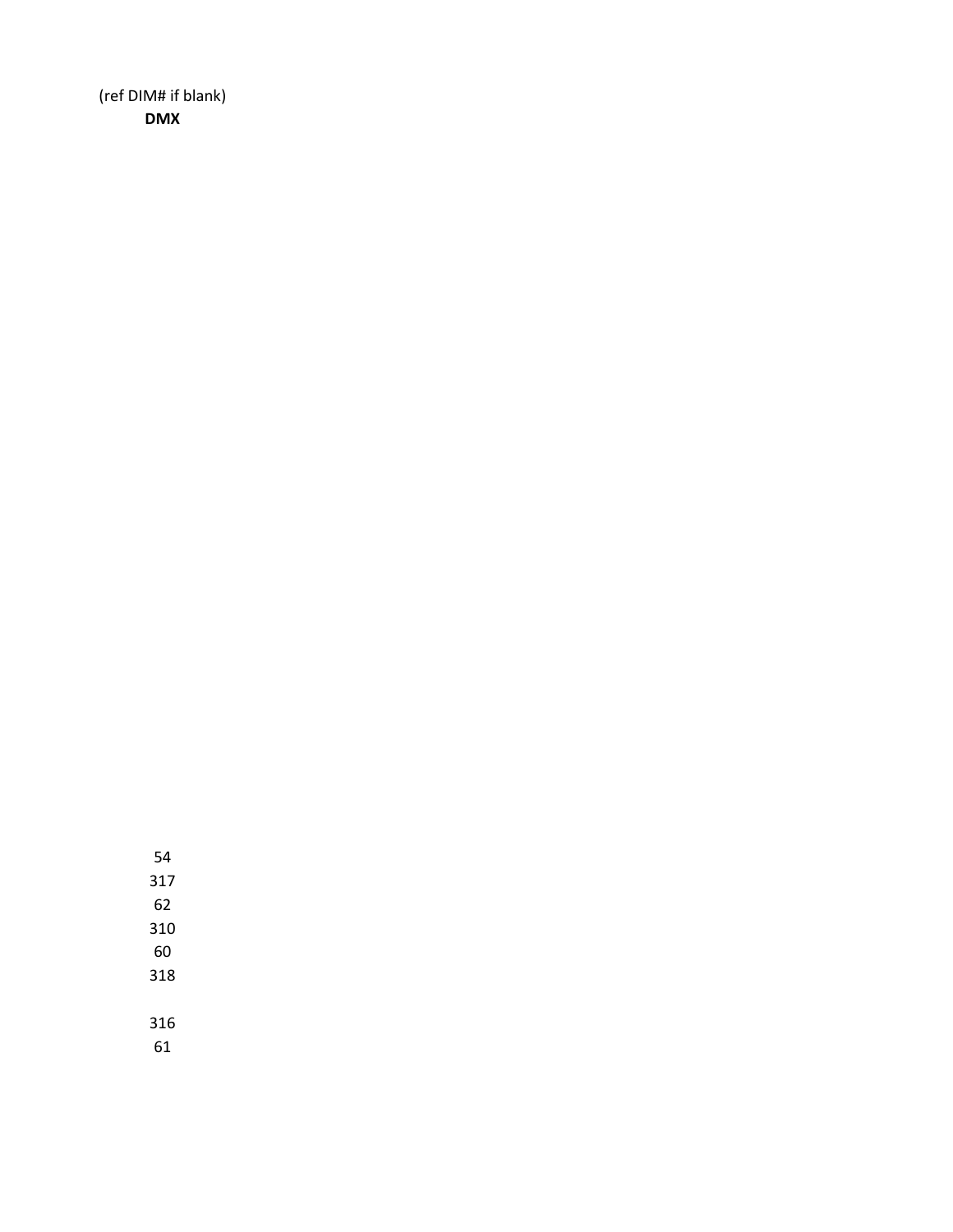| <b>ART</b>      | <b>REP</b> | <b>PLOT</b>   | Update: 07/08/21      |                         |                 |
|-----------------|------------|---------------|-----------------------|-------------------------|-----------------|
| <b>Electric</b> | Channel    | <b>Dimmer</b> | <b>Focus</b>          | <b>Instrument</b>       | Color           |
| 1st Electric    | 63         | 36            | <b>SL OH Special</b>  | Source 4 Par EA         | N/A             |
| 1st Electric    | 20         | 37            | Amber Stage Wash      | Source 4 Par EA         | R21             |
| 1st Electric    | 19         | 39            | Green Wash            | Source 4 Par EA         | R90             |
| 1st Electric    | 18         | 33            | <b>Blue Wash</b>      | Source 4 Par EA         | <b>R80</b>      |
| 1st Electric    | 17         | 34            | Red Wash              | Source 4 Par EA         | R <sub>26</sub> |
| 1st Electric    | 20         | 37            | Amber Stage Wash      | Source 4 Par EA         | R21             |
| 1st Electric    | 20         | 41            | Amber Stage Wash      | Source 4 Par EA         | R21             |
| 1st Electric    | 19         | 39            | Green Wash            | Source 4 Par EA         | R90             |
| 1st Electric    | 18         | 45            | <b>Blue Wash</b>      | Source 4 Par EA         | <b>R80</b>      |
| 1st Electric    | 62         | 47            | <b>Center Special</b> | Source Four Zoom 15-30* | N/A             |
| 1st Electric    | 17         | 44            | <b>Red Wash</b>       | Source 4 Par EA         | R <sub>26</sub> |
| 1st Electric    | 20         | 41            | Amber Stage Wash      | Source 4 Par EA         | R21             |
| 1st Electric    | 20         | 46            | Amber Stage Wash      | Source 4 Par EA         | R21             |
| 1st Electric    | 19         | 42            | Green Wash            | Source 4 Par EA         | <b>R90</b>      |
| 1st Electric    | 18         | 43            | <b>Blue Wash</b>      | Source 4 Par EA         | <b>R80</b>      |
| 1st Electric    | 17         | 44            | <b>Red Wash</b>       | Source 4 Par EA         | R <sub>26</sub> |
| 1st Electric    | 20         | 46            | Amber Stage Wash      | Source 4 Par EA         | R21             |
| 1st Electric    | 61         | 50            | SR OH Special         | Source 4 Par EA         | N/A             |
| 2nd Electric    | 66         | 55            | SL Special/conc fill  | Source 4 Par EA         | N/A             |
| 2nd Electric    | 11         | 53            | Area                  | 30* Shakespeare         | C               |
| 2nd Electric    | 23         | 51            | Green Wash            | Source 4 Par EA         | R90             |
| 2nd Electric    | 22         | 54B           | <b>Blue Wash</b>      | Source 4 Par EA         | <b>R80</b>      |
| 2nd Electric    | 21         | 54A           | Red Wash              | Source 4 Par EA         | R <sub>26</sub> |
| 2nd Electric    | 11         | 53            | Area                  | 30* Shakespeare         | W               |
| 2nd Electric    | 10         | 58            | Area                  | 30* Shakespeare         | $\mathsf{C}$    |
| 2nd Electric    | 65         | 56B           | <b>Center Special</b> | Source Four Zoom 15-30* | N/A             |
| 2nd Electric    | 23         | 60B           | Green Wash            | Source 4 Par EA         | R90             |
| 2nd Electric    | 22         | 60A           | <b>Blue Wash</b>      | Source 4 Par EA         | <b>R80</b>      |
| 2nd Electric    | 21         | 61B           | <b>Red Wash</b>       | Source 4 Par EA         | R <sub>26</sub> |
| 2nd Electric    | 10         | 58            | Area                  | 30* Shakespeare         | W               |
| 2nd Electric    | 9          | 59            | Area                  | 30* Shakespeare         | $\mathsf{C}$    |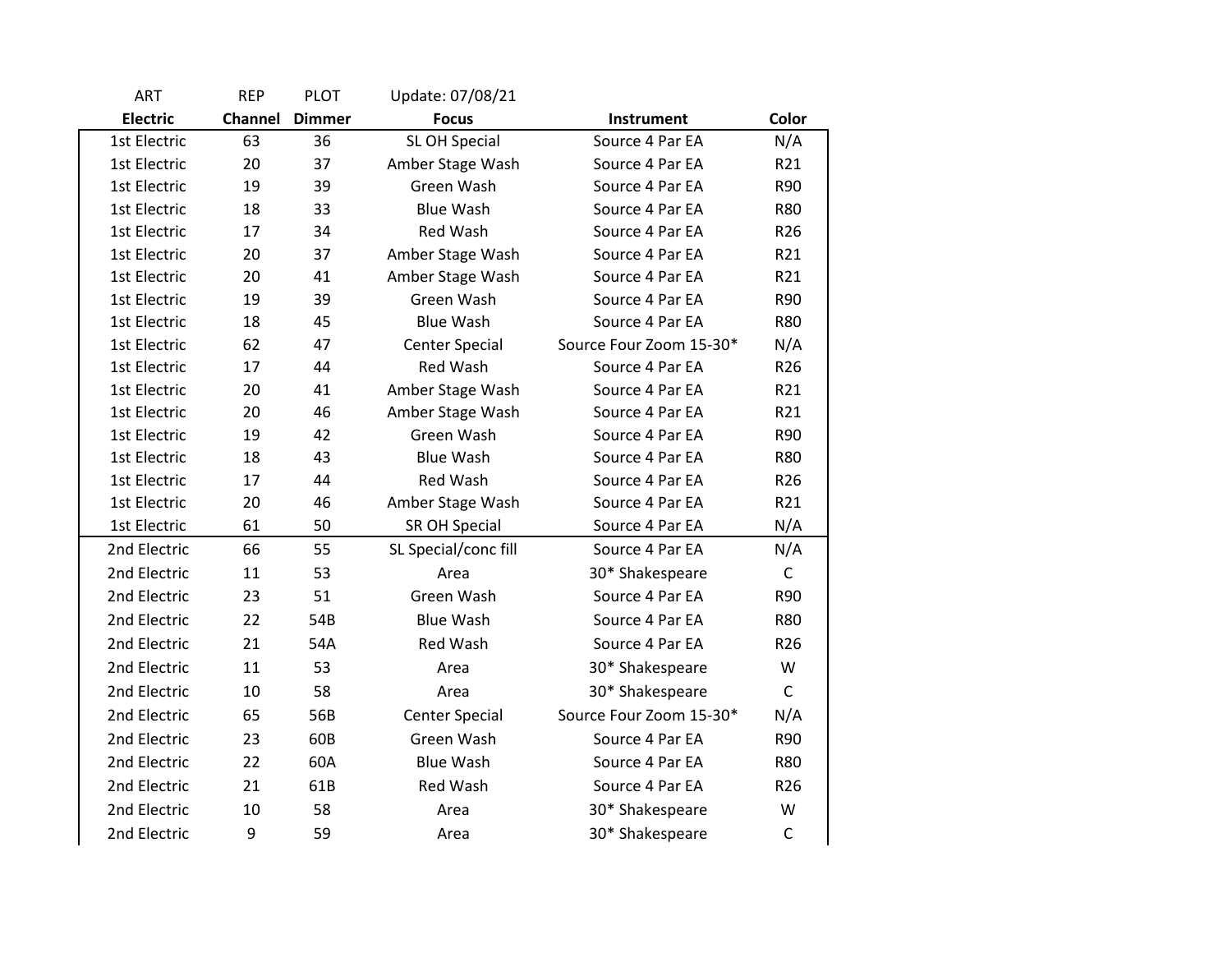| 2nd Electric | 23 | 61A          | Green Wash             | Source 4 Par EA     | R90             |
|--------------|----|--------------|------------------------|---------------------|-----------------|
| 2nd Electric | 22 | 62B          | <b>Blue Wash</b>       | Source 4 Par EA     | <b>R80</b>      |
| 2nd Electric | 21 | 62A          | Red Wash               | Source 4 Par EA     | R <sub>26</sub> |
| 2nd Electric | 9  | 59           | Area                   | 30* Shakespeare     | W               |
| 2nd Electric | 64 | 57           | SR Special/conc fill   | Source 4 Par EA     | W               |
| 3rd Electric |    |              |                        |                     |                 |
| 3rd Electric | 25 | 63           | <b>Blue Cyc Wash</b>   | Colortran Farcyc    | R121            |
| 3rd Electric | 26 | 64           | Green Cyc Wash         | Colortran Farcyc    | R122            |
| 3rd Electric | 24 | 65           | Red Cyc Wash           | Colortran Farcyc    | R120            |
| 3rd Electric | 27 | 67           | Amber Cyc Wash         | Altman Single Cell  | R21             |
| 3rd Electric | 25 | 63           | Blue Cyc Wash          | Colortran Farcyc    | R121            |
| 3rd Electric | 26 | 64           | Green Cyc Wash         | Colortran Farcyc    | R122            |
| 3rd Electric | 24 | 65           | Red Cyc Wash           | Colortran Farcyc    | R120            |
| 3rd Electric | 27 | 72           | Amber Cyc Wash         | Altman Single Cell  | R21             |
| 3rd Electric | 25 | 69           | Blue Cyc Wash          | Colortran Farcyc    | R121            |
| 3rd Electric | 26 | 70           | Green Cyc Wash         | Colortran Farcyc    | R122            |
| 3rd Electric | 24 | 71           | Red Cyc Wash           | Colortran Farcyc    | R120            |
| 3rd Electric | 27 | 74           | Amber Cyc Wash         | Altman Single Cell  | R21             |
| 3rd Electric | 25 | 69           | <b>Blue Cyc Wash</b>   | Colortran Farcyc    | R121            |
| 3rd Electric | 26 | 70           | Green Cyc Wash         | Colortran Farcyc    | R122            |
| 3rd Electric | 24 | 71           | Red Cyc Wash           | Colortran Farcyc    | R120            |
| 3rd Electric | 27 | 72           | Amber Cyc Wash         | Altman Single Cell  | R21             |
| 3rd Electric |    |              |                        |                     |                 |
| SL Box Boom  | 42 | 22           | SR Apron Light         | Source 4 25-50 Zoom | N/A             |
| SL Box Boom  | 13 | 20           | Red Apron Wash         | Source 4 Par EA     | R <sub>26</sub> |
| SL Box Boom  | 14 | 19           | <b>Blue Apron Wash</b> | Source 4 Par EA     | <b>R80</b>      |
| SL Box Boom  | 15 | 21           | Green Apron Wash       | Source 4 Par EA     | R90             |
| SL Box Boom  | 16 | 24           | Amber Apron Wash       | Source 4 Par EA     | R21             |
| SL Box Boom  | 43 | 23           | ADA ramp fill          | Shakespeare 50*     | N/A             |
| SL Box Boom  | 44 | 25           | ADA ramp fill          | Shakespeare 50*     | N/A             |
| Catwalk      | 5  | $\mathbf{1}$ | Area                   | Source 4 - 19*      | R51             |
| Catwalk      | 8  | $\pmb{4}$    | Area                   | Source 4 - 19*      | <b>R51</b>      |
| Catwalk      | 81 | 3            | Catwalk Special        | Zoom 15*-30*        | N/A             |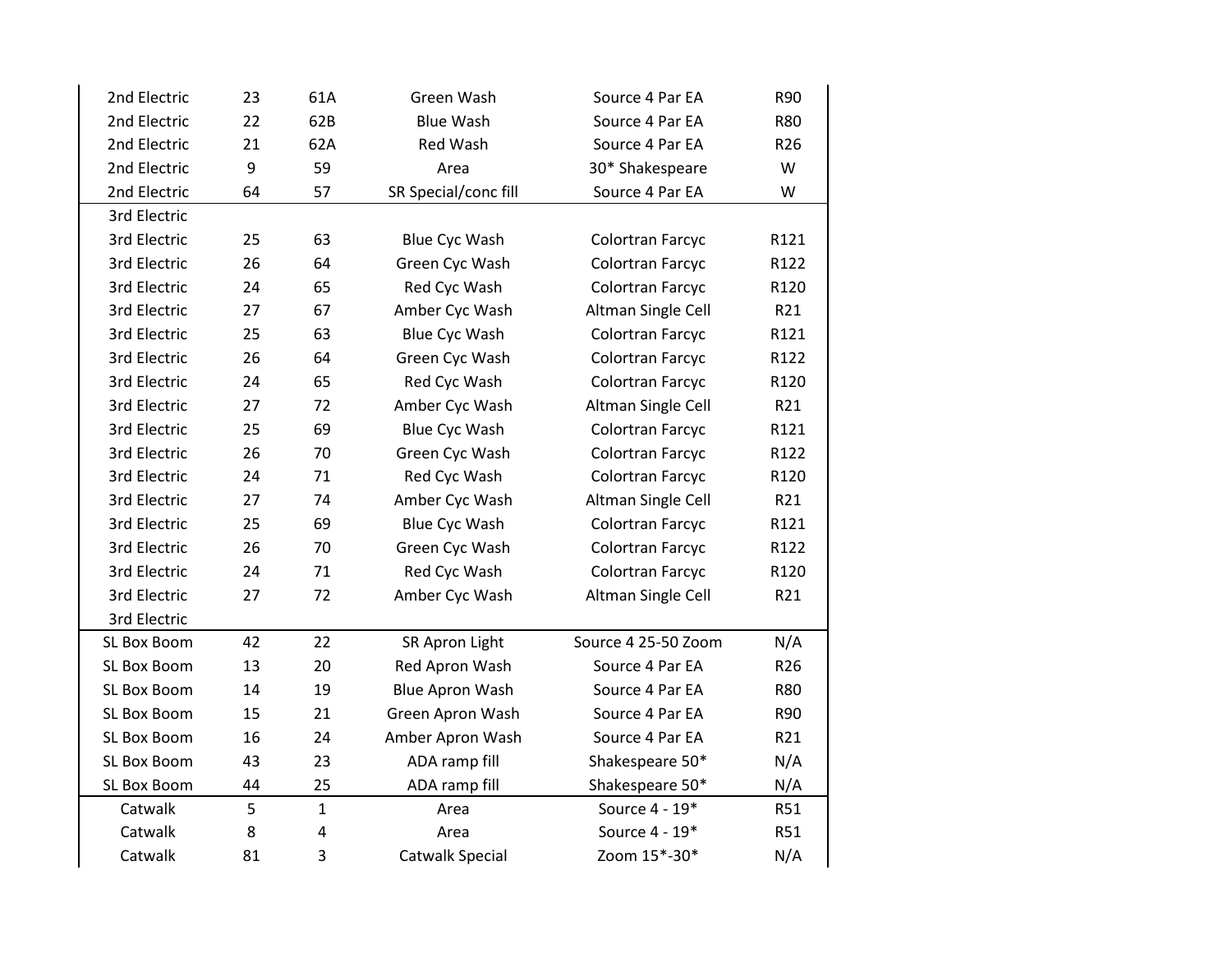| Catwalk            | 71                      | $\overline{2}$          | Catwalk Fill           | Zoom 15*-30*        | N/A        |
|--------------------|-------------------------|-------------------------|------------------------|---------------------|------------|
| Catwalk            | $\overline{\mathbf{4}}$ | 5                       | Area                   | Source 4 - 19*      | <b>R51</b> |
| Catwalk            | 82                      | 6                       | <b>Stair Special</b>   | Zoom 15*-30*        | N/A        |
| Catwalk            | 5                       | $\mathbf{1}$            | Area                   | Source 4 - 19*      | R02        |
| Catwalk            | 80                      | 9                       | Catwalk Special        | Zoom 15*-30*        | N/A        |
| Catwalk            | $\overline{7}$          | $\overline{7}$          | Area                   | Source 4 - 19*      | R51        |
| Catwalk            | 3                       | 10                      | Area                   | Source 4 - 19*      | <b>R51</b> |
| Catwalk            | 8                       | $\overline{\mathbf{4}}$ | Area                   | Source 4 - 19*      | <b>R02</b> |
| Catwalk            | $\overline{4}$          | 5                       | Area                   | Source 4 - 19*      | R02        |
| Catwalk            | 70                      | 12                      | C Catwalk Fill         | Zoom 15*-30*        | W          |
| Catwalk            | 73                      | 8                       | Special                | Zoom 15*-30*        | N/A        |
| Catwalk            | 6                       | 13                      | Area                   | Source 4 - 19*      | R51        |
| Catwalk            | $\overline{2}$          | 14                      | Area                   | Source 4 - 19*      | R51        |
| Catwalk            | 3                       | 10                      | Area                   | Source 4 - 19*      | R02        |
| Catwalk            | $\overline{7}$          | $\overline{7}$          | Area                   | Source 4 - 19*      | <b>R02</b> |
| Catwalk            | $\mathbf{1}$            | 16                      | Area                   | Source 4 - 19*      | R51        |
| Catwalk            | 78                      | 11                      | <b>Catwalk Special</b> | Zoom 15*-30*        | N/A        |
| Catwalk            | 79                      | 15                      | Catwalk Special        | Zoom 15*-30*        | N/A        |
| Catwalk            | 83                      | 18                      | <b>Stair Special</b>   | Zoom 15*-30*        | N/A        |
| Catwalk            | $\overline{2}$          | 14                      | Area                   | Source 4 - 19*      | <b>R02</b> |
| Catwalk            | 69                      | 17                      | Catwalk Fill           | Zoom 15*-30*        | N/A        |
| Catwalk            | 6                       | 13                      | Area                   | Source 4 - 19*      | R02        |
| Catwalk            | $\mathbf{1}$            | 16                      | Area                   | Source 4 - 19*      | <b>R02</b> |
| SR Box Boom        | 84                      | 31                      | Vom Special            | Source 4 - 19*      | N/A        |
| SR Box Boom        | 16                      | 30                      | Amber Apron Wash       | Source 4 Par EA     | R21        |
| SR Box Boom        | 15                      | 28                      | Green Apron Wash       | Source 4 Par EA     | R90        |
| <b>SR Box Boom</b> | 14                      | 29                      | <b>Blue Apron Wash</b> | Source 4 Par EA     | <b>R80</b> |
| SR Box Boom        | 13                      | 27                      | Red Apron Wash         | Source 4 Par EA     | R26        |
| SR Box Boom        | 41                      | 26                      | SL Apron Light         | Source 4 25-50 Zoom | N/A        |
| House Lights       | 46                      | 98                      | House Lights           | House Lights        | N/A        |
| House Lights       | 46                      | 100                     | House Lights           | House Lights        | N/A        |
| House Lights       | 46                      | 106                     | House Lights           | House Lights        | N/A        |
| House Lights       | 47                      | 102                     | House Lights           | House Lights        | N/A        |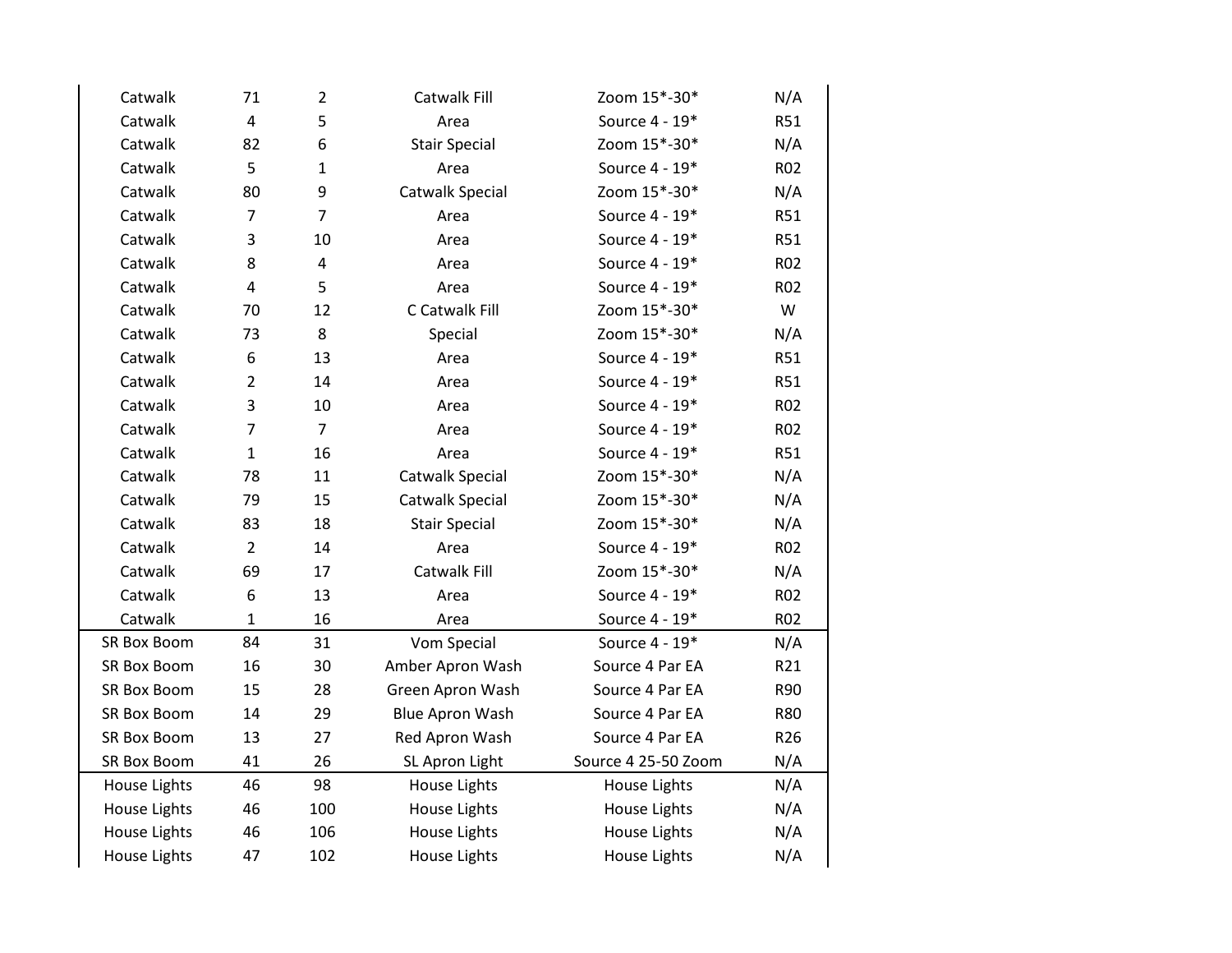| House Lights        | 47 | 103 | House Lights           | House Lights | N/A |
|---------------------|----|-----|------------------------|--------------|-----|
| House Lights        | 47 | 105 | House Lights           | House Lights | N/A |
| House Lights        | 47 | 107 | House Lights           | House Lights | N/A |
| House Lights        | 47 | 114 | House Lights           | House Lights | N/A |
| House Lights        | 47 | 115 | House Lights           | House Lights | N/A |
| House Lights        | 48 | 97  | House Lights           | House Lights | N/A |
| House Lights        | 48 | 99  | House Lights           | House Lights | N/A |
| House Lights        | 48 | 101 | House Lights           | House Lights | N/A |
| House Lights        | 48 | 113 | House Lights           | House Lights | N/A |
| <b>Wall Dimmers</b> |    | 75  | SL Wall Dimmers        | Available    | N/A |
| <b>Wall Dimmers</b> |    | 76  | SL Wall Dimmers        | Available    | N/A |
| <b>Wall Dimmers</b> |    | 77  | <b>SL Wall Dimmers</b> | Available    | N/A |
| <b>Wall Dimmers</b> |    | 78  | <b>SR Wall Dimmers</b> | Available    | N/A |
| <b>Wall Dimmers</b> |    | 79  | <b>SR Wall Dimmers</b> | Available    | N/A |
| <b>Wall Dimmers</b> |    | 80  | SR Wall Dimmers        | Available    | N/A |
| Floor Pocket        |    | 81  | SL Floor Pocket        | Available    | N/A |
| Floor Pocket        |    | 82  | SL Floor Pocket        | Available    | N/A |
| <b>Floor Pocket</b> |    | 83  | SL Floor Pocket        | Available    | N/A |
| <b>Floor Pocket</b> |    | 84  | SR Floor Pocket        | Available    | N/A |
| Floor Pocket        |    | 85  | <b>SR Floor Pocket</b> | Available    | N/A |
| Floor Pocket        |    | 86  | <b>SR Floor Pocket</b> | Available    | N/A |
|                     |    |     |                        |              |     |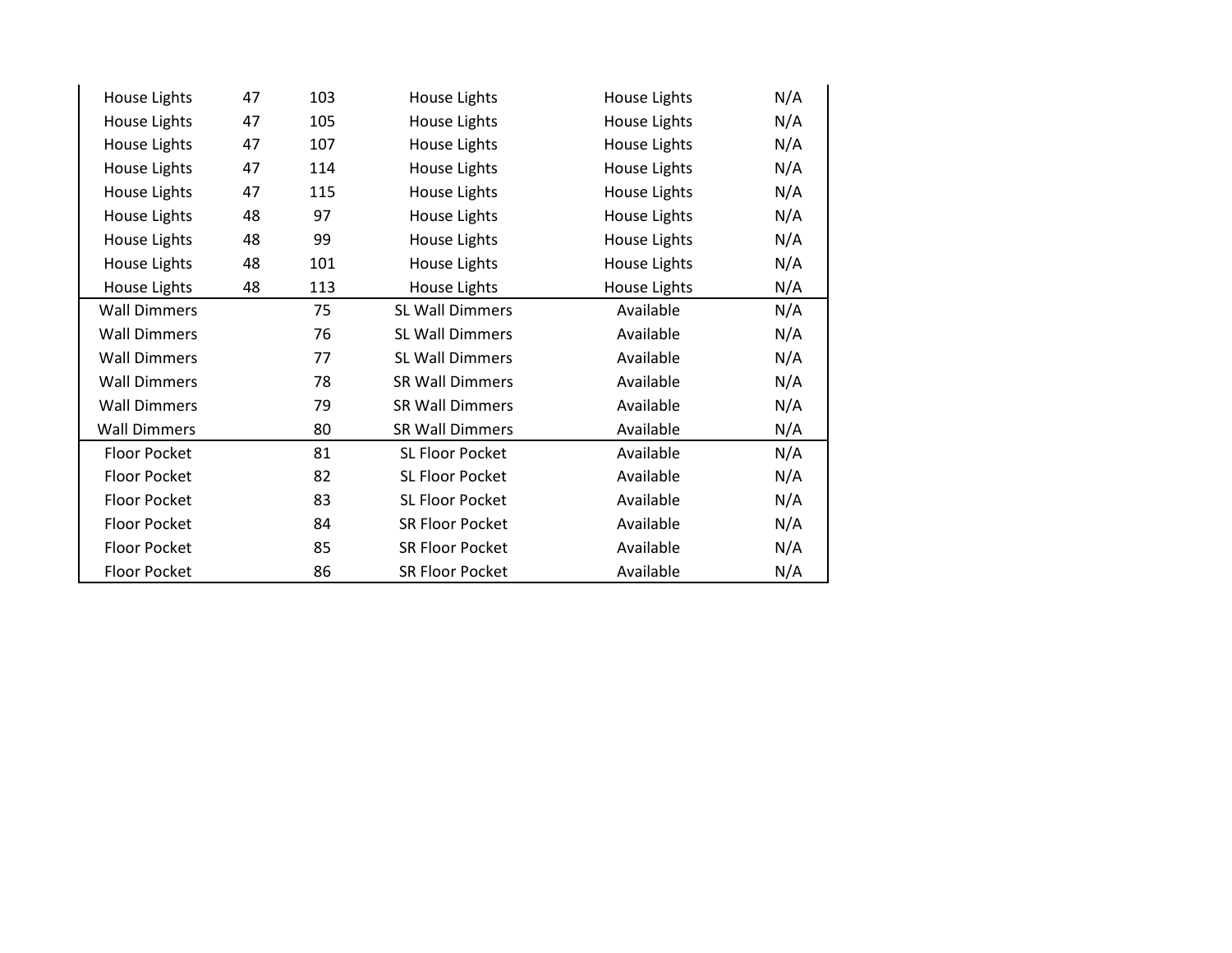| ART            | <b>REP</b>  | <b>PLOT</b>            | Update: 07/08/21 |
|----------------|-------------|------------------------|------------------|
| Dimmer         | Channel     | Focus                  |                  |
| 1              | 5           | Area 5                 |                  |
| $\overline{2}$ | 71          | Catwalk Fill           |                  |
| 3              | 81          | Catwalk Special        |                  |
| 4              | 8           | Area 8                 |                  |
| 5              | 4           | Area 4                 |                  |
| 6              | 82          | <b>Stair Special</b>   |                  |
| 7              | 7           | Area 7                 |                  |
| 8              | 73          | Cell Phones Off!       |                  |
| 9              | 80          | Catwalk Special        |                  |
| 10             | 3           | Area 3                 |                  |
| 11             | 78          | Catwalk Special        |                  |
| 12             | 70          | C Catwalk Fill         |                  |
| 13             | 6           | Area <sub>6</sub>      |                  |
| 14             | 2           | Area 2                 |                  |
| 15             | 79          | Catwalk Special        |                  |
| 16             | $\mathbf 1$ | Area 1                 |                  |
| 17             | 69          | Catwalk Fill           |                  |
| 18             | 83          | <b>Stair Special</b>   |                  |
| 19             | 14          | <b>Blue Apron Wash</b> |                  |
| 20             | 13          | Red Apron Wash         |                  |
| 21             | 15          | Green Apron Wash       |                  |
| 22             | 42          | <b>SR Apron Light</b>  |                  |
| 23             | 43          | ADA ramp fill          |                  |
| 24             | 16          | Amber Apron Wash       |                  |
| 25             | 44          | ADA ramp fill          |                  |
| 26             | 41          | SL Apron Light         |                  |
| 27             | 13          | Red Apron Wash         |                  |
| 28             | 15          | Green Apron Wash       |                  |
| 29             | 14          | <b>Blue Apron Wash</b> |                  |
| 30             | 16          | Amber Apron Wash       |                  |
| 31             | 84          | Vom Special            |                  |
| 32             |             |                        |                  |
| 33             | 18          | <b>Blue Wash</b>       |                  |
| 34             | 17          | <b>Red Wash</b>        |                  |
| 35             | 20          | Amber Stage Wash       |                  |
| 36             | 63          | SL OH Special          |                  |
| 37             | 20          | Amber Stage Wash       |                  |
| 38             |             |                        |                  |
| 39             | 19          | Green Wash             |                  |
| 40             |             |                        |                  |
| 41             | 20          | Amber Stage Wash       |                  |
| 42             | 19          | Green Wash 1st E       |                  |
| 43             | 18          | Blue Wash 1st E        |                  |
|                |             |                        |                  |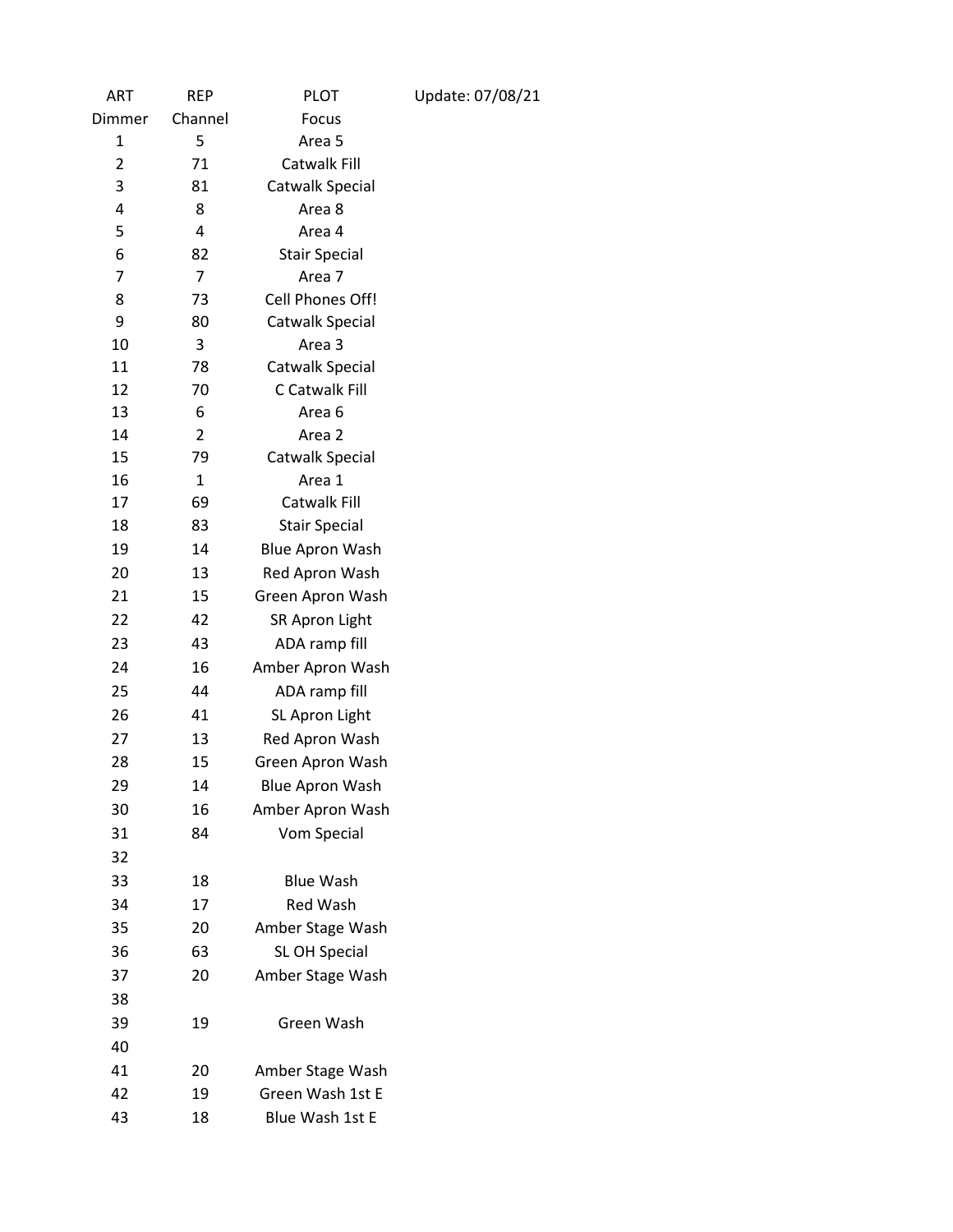| 44  | 17 | Red Wash 1st E         |                |
|-----|----|------------------------|----------------|
| 45  | 18 | Blue Wash 1st E        |                |
| 46  | 20 | Center SP 1st E        |                |
| 47  | 62 | Amber Stage Wash       |                |
| 48  |    |                        |                |
| 49  |    |                        |                |
| 50  | 61 | <b>SR OH Special</b>   |                |
| 51  | 23 | Green Wash             |                |
| 52  |    |                        |                |
| 53  | 11 | Area 11                |                |
| 54A | 21 | Red Wash 2nd E         |                |
| 54B | 22 | Blue Wash 2nd E        | <b>DMX 317</b> |
| 55  | 66 | SL Conc fill 2nd E     |                |
| 56  | 65 | Center Special 2nd E   |                |
| 57  | 64 | SR Conc fill 2nd E     |                |
| 58  | 10 | Area 10                |                |
| 59  | 9  | Area 9                 |                |
| 60A | 22 | Blue Wash 2nd E        | <b>DMX 310</b> |
| 60B | 23 | Green Wash 2nd E       |                |
| 61A | 23 | Green Wash 2nd E       |                |
| 61B | 21 | Red Wash 2nd E         | <b>DMX 316</b> |
| 62A | 21 | Red Wash 2nd E         |                |
| 62B | 22 | Blue Wash 2nd E        | <b>DMX 318</b> |
| 63  | 25 | <b>Blue Cyc Wash</b>   |                |
| 64  | 26 | Green Cyc Wash         |                |
| 65  | 24 | Red Cyc Wash           |                |
| 66  |    |                        |                |
| 67  | 27 | Amber Cyc Wash         |                |
| 68  |    |                        |                |
| 69  | 25 | <b>Blue Cyc Wash</b>   |                |
| 70  | 26 | Green Cyc Wash         |                |
| 71  | 24 | Red Cyc Wash           |                |
| 72  | 27 | Amber Cyc Wash         |                |
| 73  |    |                        |                |
| 74  | 27 | Amber Cyc Wash         |                |
| 75  |    | <b>SL Wall Dimmers</b> |                |
| 76  |    | <b>SL Wall Dimmers</b> |                |
| 77  |    | SL Wall Dimmers        |                |
| 78  |    | <b>SR Wall Dimmers</b> |                |
| 79  |    | <b>SR Wall Dimmers</b> |                |
| 80  |    | <b>SR Wall Dimmers</b> |                |
| 81  |    | <b>SL Floor Pocket</b> |                |
| 82  |    | SL Floor Pocket        |                |
| 83  |    | SL Floor Pocket        |                |